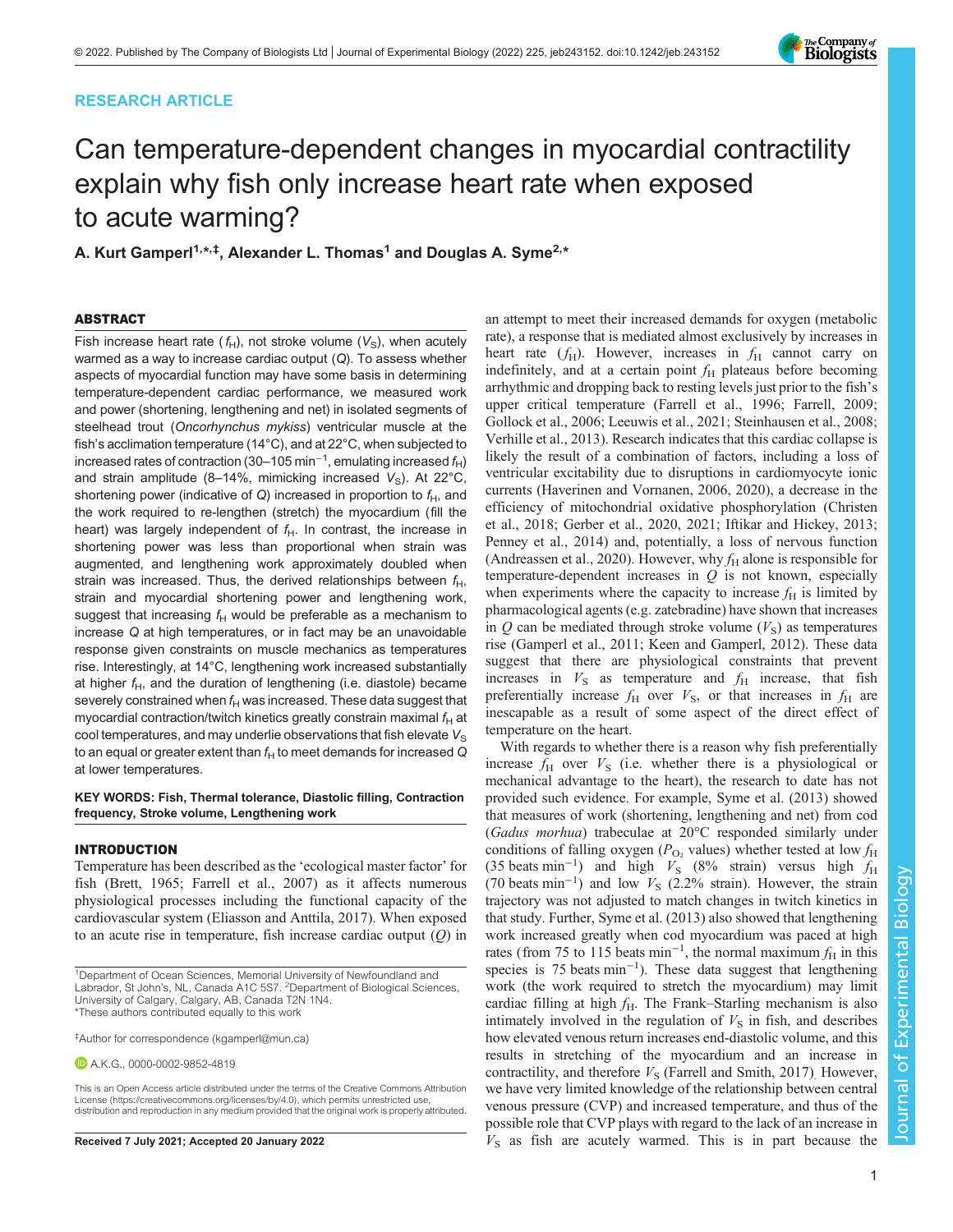RESEARCH ARTICLE **ARTICLE** ARTICLE **Journal of Experimental Biology (2022) 225**, jeb243152. doi:10.1242/jeb.243152

contribution of venous pressure ( preload) to cardiac filling in fish varies between species ([Ho et al., 2002\)](#page-11-0). Further, the effects of temperature on cardiac preload in fish have only been studied in one species, and over a very limited temperature range [\(Sandblom and](#page-11-0) [Axelsson, 2006\)](#page-11-0). These authors reported no change in CVP in trout (Oncorhynchus mykiss) at temperatures from 10 to 16°C, and this may constrain  $V<sub>S</sub>$ , in particular as the period of cardiac relaxation (diastolic filling) also decreases as the heart beats faster.

As highlighted in a recent Special Issue in Journal of Experimental Biology (Predicting the Future: Species Survival in a Changing World), whether organisms have the capacity to compensate for climate change-related impacts requires a mechanistic understanding of the effects of environmental drivers, and how their interactions influence physiological homeostasis [\(Franklin and Hoppeler, 2021](#page-11-0)). Thus, we examined how myocardial work and power at relatively cool (14°C) and high (22°C) temperatures are affected by  $f_H$  (contraction rate) and strain amplitude (related to  $V<sub>S</sub>$ ). Because fish increase  $f<sub>H</sub>$  preferentially over  $V<sub>S</sub>$  when warmed, we hypothesized that increasing  $f<sub>H</sub>$  would enhance power to a greater extent than strain (i.e.  $V_s$ ) at 22 $\rm{°C}$ , and perhaps be advantageous from the perspective of diastolic filling. Importantly, in these experiments, the period of muscle shortening during the strain cycle was adjusted to match the period over which force was generated by the muscle during contraction, with the remainder of the cycle being diastolic lengthening. This refinement in experimental paradigm resulted in the myocardium generating force while shortening, then relaxing at the onset of lengthening, at all temperature/strain/ $f_H$  combinations, as would occur during the cardiac cycle in vivo. This is opposed to a symmetrical strain cycle, which is commonly used in work-loop studies, but which does not accurately mimic the function of a beating heart, particularly at high and low  $f_{\rm H}$ .

The results of the present study indicate that: (1) myocardial work (i.e. stroke work) and power rise substantially with increases in both strain amplitude (i.e.  $V<sub>S</sub>$ ) and  $f<sub>H</sub>$ , but that increases in  $V<sub>S</sub>$  may be less effective than elevating  $f<sub>H</sub>$  with regard to increasing cardiac power output when fish are acutely warmed to temperatures approaching their critical thermal maximum ( $CT_{\text{max}}$ ); (2) the work required to lengthen the muscle (i.e. diastolic filling work) was very sensitive to changes in strain amplitude (and thus  $V<sub>S</sub>$ ), but was almost independent of  $f_H$  at 22 $\degree$ C, and this may assist the heart to fill at high temperatures and  $f_H$ ; (3) in contrast, there was a substantial increase in lengthening work at  $14^{\circ}$ C with increased  $f_H$ , and this, combined with constraints on the duration of lengthening at high  $f_H$ , may limit maximal  $f_H$  at cooler temperatures. Collectively, these data provide considerable, and novel, insights into the temperature dependence of cardiac function, and mechanistic explanations (hypotheses) for why tachycardia is the predominant/sole mechanism by which fish increase  $Q$  when acutely exposed to elevated temperatures.

# MATERIALS AND METHODS Animal husbandry

All procedures were approved by the animal care committees of the Memorial University of Newfoundland and Labrador (MUN) and the University of Calgary, and followed CCAC guidelines. Adult steelhead trout, Oncorhynchus mykiss (Walbaum 1792), were sourced from Nova Fish Farms Inc. and initially housed in a circular, 3000 l, tank supplied with aerated 14°C seawater for approximately 2 months in the Dr Joe Brown Aquatic Research Building at the Ocean Sciences Centre (MUN; St John's, NL, Canada). A 12 h light:12 h dark photoperiod was maintained

throughout, and the fish were fed a commercial pelleted trout diet 3 times a week at 1.5% of body mass per feeding. Eighty fish were then removed from the 3000 l stock tank, and transferred to a 1200 l tank for a 4 week acclimation period prior to experimentation; conditions in this tank mirrored those described for the stock tank except that the ration was changed to 1% body mass per day.

# Preparation of isolated myocardium

Prior to an experiment, fish (583±39 g mean±s.e.m.) were netted from the tank and euthanized by cerebral percussion, and the ventricle was excised, cut in half along the sagittal plane and then rinsed in ice-cold physiological saline for marine teleosts [\(Petersen](#page-11-0) [and Gamperl, 2010](#page-11-0)). Trabeculae from the spongy ventricular myocardium were isolated on a chilled (4°C) stage using a dissecting microscope. Trabecular preparations were selected so that the majority of fibres ran parallel to the long axis of the preparation, and there was minimal branching along the muscle's length. Preparations  $(N=10)$ , each from a different fish) averaged 1.89±0.35 mg wet mass and had a resting length of 4.87±0.37 mm. A segment of 6–0 silk suture was tied around each end of the preparation and used to attach the muscle strip to stainless steel pins on the arm of a servomotor (Model 300C-LR, Aurora Scientific, Aurora, ON, Canada) and a force transducer (Model 404A, Aurora Scientific). The muscle segments were bathed in physiological saline that was bubbled with air, and the temperature was maintained at 14±0.2°C with Peltier thermoelectric modules and a temperature controller (Model TC-24-12, TE Technology, Traverse City, MI, USA). Platinum plate stimulating electrodes, used to activate the muscle, were positioned on both sides of the preparation and connected to an amplifier circuit powered by a wet cell battery that followed a stimulator (Isostim A320, World Precision Instruments, Sarasota, FL, USA) that was in turn controlled by a computer. A 3 ms, supra-maximal, square voltage pulse was used to stimulate the muscle strips. Custom software written using LabView (National Instruments, Austin, TX, USA) controlled a 12-bit analog/digital converter card (PCI MIO 16E 4, National Instruments) that operated the stimulator and servomotor (5 kHz D/A output) and collected force, muscle length (servomotor arm position) and stimulus signals (1 kHz A/D input). Once attached to the apparatus, the length of each preparation was increased systematically until net power output, measured using the method described below at 30 cycles min−<sup>1</sup> , approached maximal and mimicked the operation of a beating heart on the ascending limb of the force–length relationship.

# Measuring work and power

We evaluated the effects of temperature, contraction rate (i.e.  $f_H$ ) and strain amplitude (i.e. changes in muscle length, simulating that seen with changes in  $V<sub>S</sub>$ ) on work and power output of the ventricular muscle using the work-loop method (e.g. [Carnevale et al., 2021](#page-10-0); [Johnson and Johnston, 1991; Syme, 1993; Syme and Stevens,](#page-11-0) [1989\)](#page-11-0). The length of the muscle strips was cycled in a sinusoidal trajectory at a rate of 30, 45, 60, 75, 90 and 105 times per minute (analogous to  $f_H$  in beats min<sup>-1</sup>). The order in which the series of contraction rates was tested (low-to-high versus high-to-low) was alternated between each muscle strip. Strain amplitude was set to 8%, 11% and 14% peak-to-peak (where strain is the change in length relative to the resting length, as a percentage). A strain of 8% is the muscle strain measured at resting stroke volume  $(V<sub>S</sub>=0.4$  ml g<sup>-1</sup> ventricle) in a beating steelhead trout heart [\(Carnevale, 2019\)](#page-10-0), similar to the value of 9% measured in resting cod hearts [\(Syme et al., 2013\)](#page-11-0), and 11% and 14% strain bracket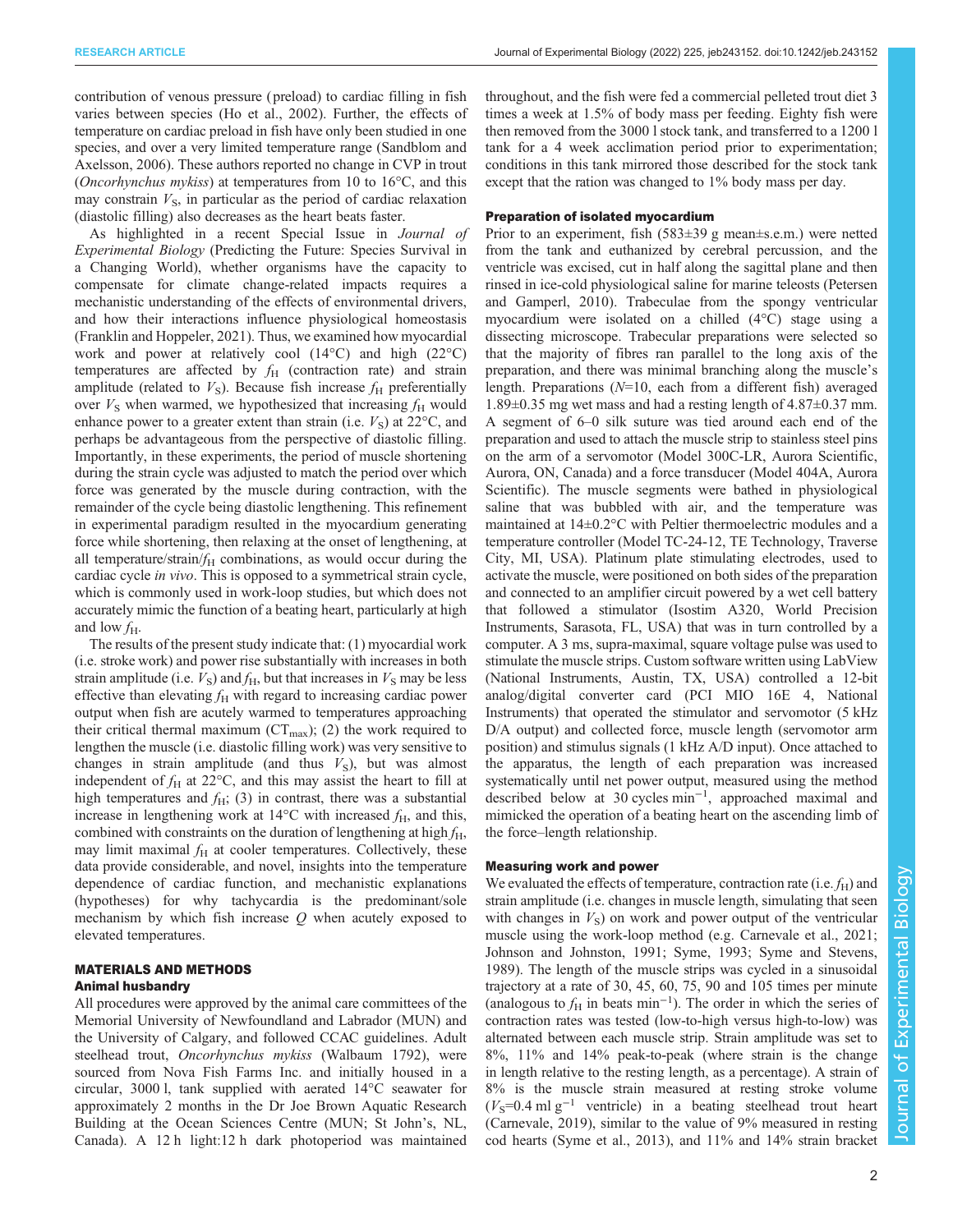<span id="page-2-0"></span>values estimated at maximum  $V_S$  in trout (1.3 ml g<sup>-1</sup> ventricle, ∼12% strain assuming that the ventricle is a sphere) [\(Carnevale,](#page-10-0) [2019](#page-10-0)). The largest strain of 14% also ensured that all strips were operating at, or near, maximum strain as a result of the inherent variability between fish and the varying orientation of trabeculae in vivo ([Sanchez-Quintana et al., 1995](#page-11-0)). Experiments were performed at 14 and 22°C; however, a contraction rate of 105 min−<sup>1</sup> was not used at 14°C as the strips became refractory and could not follow this contraction rate at this temperature. The 14°C temperature was always tested first, followed by 22°C, because higher temperatures tend to be more stressful on muscle. However, to assess the stability of the preparations over the time course of the experiment, work was measured at a reference strain of 11% and 30 beats min−<sup>1</sup> at the beginning of the experiment at 14°C, at 22°C about mid-way through the experiment, and again at the end of the experiment when preparations were returned to 14°C.

Importantly, at every combination of contraction rate and temperature, the period of muscle shortening during the strain cycle was adjusted to match the period over which force was generated by the muscle during contraction: the balance of the strain cycle composed of muscle lengthening. As such, the strain trajectory was an asymmetrical sine pattern which resulted in the muscle generating force while shortening and then relaxing at the onset of lengthening (see Fig. 1), as would occur during the cardiac cycle in vivo. To calculate the relative proportion of the strain cycle that comprised muscle shortening, isometric contractions were recorded for each muscle strip at each combination of contraction rate and temperature, and the period over which the muscle generated force was measured as the time from stimulation until force fell to 10% of maximum. The proportion of the strain cycle that comprised shortening at each contraction rate and temperature was then set to match the period of force production, calculated as: period of force production/total period of the cycle. The point that the stimulus was applied during the strain cycle was set to coincide with the point at which the muscle strip was at its maximum length, just prior to shortening. This resulted in elastic recoil of the myocardium initiating muscle shortening, but active force being produced primarily during muscle shortening, and avoided variability in stimulus timing as a complicating factor in data interpretation. This timing was expressed as a fraction of the total cycle period and calculated as: (total period of one cycle−period of shortening)/(2×total period of one cycle).

At each combination of strain, temperature and contraction rate, the muscle strip performed 30 consecutive cycles of work, with measurements taken from the last cycle in the series (i.e. where force and work had stabilized). Records of muscle force and length were subjected to a 10-point median filter before analysis to remove any small noise artifacts [\(Syme et al., 2013\)](#page-11-0). Work was calculated as the



Fig. 1. Example work loops from the spongy ventricular myocardium of steelhead trout. Trabeculae were paced at (from left to right) 30, 60 and 90 contractions per minute at 14°C (A) and 22°C (B), all at a strain of 11%. Insets in the upper left of each panel show isometric twitch force at the attendant combination of temperature and contraction rate. These were used for calculation of the strain trajectory imposed during the work loops. Insets in the upper right of each panel are the imposed strain trajectory (i.e. muscle length, dashed line) and force produced by the muscle (solid line) during the work loop shown. For the example shown, resting muscle length was 5.0 mm and the mass of the muscle preparation was 1.89 mg.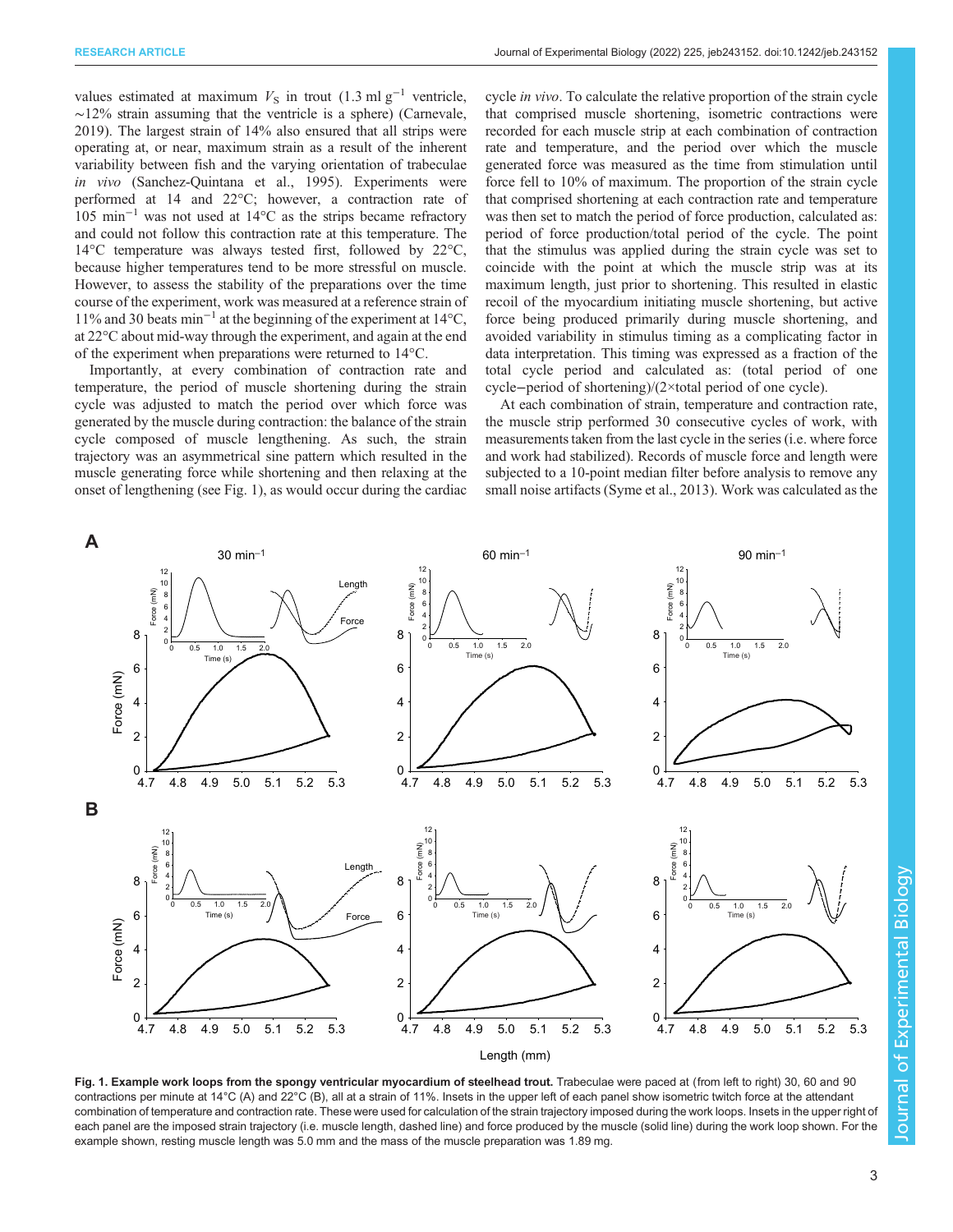<span id="page-3-0"></span>sum of the products of length change and average force produced by the muscle over each collection interval. Shortening work was the sum over the shortening portion of the strain cycle, i.e. that associated with ejection of blood in a beating heart. Lengthening work, the work required to extend the ventricular muscle and associated with diastolic filling work of a beating heart, was the sum over the lengthening portion of the strain cycle. Net work was calculated as shortening work minus lengthening work. Values of work done per cycle are shown in the Results as they are particularly useful for interpreting the effects of strain amplitude and temperature on the work required to fill the heart (i.e. diastolic filling work) or eject blood (i.e. stroke work) during each cardiac cycle. However, myocardial power (calculated as the product of work per cycle and cycle frequency) is also presented as it is most useful for interpreting the effects of contraction rate and temperature on cardiac power output (which reflects cardiac output,  $Q$ ). Work is expressed as  $J kg^{-1}$  of muscle mass, and power as W kg<sup>-1</sup> of muscle mass. The mass of the strips was measured at the conclusion of each experiment by removing the muscle preparation from the apparatus, trimming any obviously non-viable tissue, blotting it on filter paper to remove surface moisture, and weighing it on a



Fig. 2. Work performed by the muscle over the experiment. Shortening (A) and lengthening (B) work from rainbow trout ventricular trabeculae at 30 contractions min−<sup>1</sup> and 11% strain amplitude over the duration of the experiment. Data are shown relative to the work done at 14°C during the initial phase of the experiment. Values at 22°C were recorded midway through the experiment. Preparations were then returned to 14°C at the end of the experiment after the measurements at all temperatures, strains and rates were complete, to assess their stability. The asterisk indicates a significant difference (P<0.05) as compared with initial values. This statistical analysis was performed on the absolute values of work at each time point. Values are means±s.e.m., N=10.

microbalance (Mettler UMT2, Mettler Toledo, Columbus, OH, USA).

# Statistical analyses

Time-dependent effects on shortening and lengthening work, measured at the beginning, mid-point and end of each experiment at a reference strain of 11% and a contraction rate of 30 min−<sup>1</sup> (i.e. to test for any loss of contractile performance over the experiment), were examined using one-way repeated measures ANOVA followed by Dunnett's tests (Fig. 2). Split-plot mixed general linear models, and the R statistical package (version 3.22; [http://www.R-project.org/\)](http://www.R-project.org/), were used to examine the effects of the three controlled variables (contraction rate, strain and temperature) and one random variable (strip) on measures of work and power (Table 1, [Figs 3](#page-4-0) and [4\)](#page-6-0). Ventricular trabeculae were not controlled for size, which contributed to inherent variability between strips, but was accounted for in the main model by including strip as a random factor.

Table 1. Results of the split plot mixed general linear model analysis that examined the effects of contraction rate, strain amplitude and test temperature on myocardial shortening, lengthening and net work and power

| Parameter   | Factor(s)               | F       | d.f.           | P                      |
|-------------|-------------------------|---------|----------------|------------------------|
| Shortening  | Temperature             | 32.309  | 1              | $3.51 \times 10^{-8}$  |
| work        | Strain                  | 321.445 | $\overline{2}$ | $2 \times 10^{-16}$    |
|             | Rate                    | 17.965  | 4              | $4.8 \times 10^{-13}$  |
|             | Temperature×Strain      | 0.108   | $\overline{2}$ | 0.898                  |
|             | <b>Strain</b> ×Rate     | 0.578   | 8              | 0.796                  |
|             | Temperature×Rate        | 7.604   | 4              | $8.27 \times 10^{-6}$  |
|             | Temperature×Strain×Rate | 0.152   | 8              | 0.996                  |
| Lengthening | Temperature             | 83.756  | 1              | $2 \times 10^{-16}$    |
| work        | <b>Strain</b>           | 370.252 | $\overline{2}$ | $2 \times 10^{-16}$    |
|             | Rate                    | 56.029  | 4              | $2 \times 10^{-16}$    |
|             | Temperature×Strain      | 2.193   | 2              | 0.114                  |
|             | <b>Strain</b> ×Rate     | 0.507   | 8              | 0.85                   |
|             | Temperature×Rate        | 38.079  | 4              | $2 \times 10^{-16}$    |
|             | Temperature×Strain×Rate | 0.369   | 8              | 0.936                  |
| Net work    | Temperature             | 5.921   | 1              | 0.0156                 |
|             | <b>Strain</b>           | 122.914 | $\overline{2}$ | $2 \times 10^{-16}$    |
|             | Rate                    | 46.327  | 4              | $2 \times 10^{-16}$    |
|             | Temperature×Strain      | 0.174   | $\overline{2}$ | 0.8406                 |
|             | <b>Strain</b> ×Rate     | 0.907   | 8              | 0.5111                 |
|             | Temperature×Rate        | 23.955  | 4              | $2 \times 10^{-16}$    |
|             | Temperature×Strain×Rate | 0.237   | 8              | 0.9837                 |
| Shortening  | Temperature             | 11.893  | 1              | 0.000657               |
| power       | <b>Strain</b>           | 240.237 | 2              | $2 \times 10^{-16}$    |
|             | Rate                    | 265.171 | 4              | $2 \times 10^{-16}$    |
|             | Temperature×Strain      | 0.086   | $\overline{2}$ | 0.917239               |
|             | <b>Strain</b> ×Rate     | 4.756   | 8              | $1.82 \times 10^{-5}$  |
|             | Temperature×Rate        | 5.547   | 4              | 0.000267               |
|             | Temperature×Strain×Rate | 0.116   | 8              | 0.998632               |
| Lengthening | Temperature             | 74.827  | 1              | $5.33 \times 10^{-16}$ |
| power       | Strain                  | 167.149 | $\overline{2}$ | $2 \times 10^{-16}$    |
|             | Rate                    | 283.838 | 4              | $< 2 \times 10^{-16}$  |
|             | Temperature×Strain      | 1.278   | 2              | 0.28                   |
|             | <b>Strain</b> ×Rate     | 7.005   | 8              | $2.26 \times 10^{-8}$  |
|             | Temperature×Rate        | 35.816  | 4              | $2 \times 10^{-16}$    |
|             | Temperature×Strain×Rate | 0.347   | 8              | 0.946                  |
| Net power   | Temperature             | 0.562   | 1              | 0.454                  |
|             | <b>Strain</b>           | 105.035 | 2              | $2 \times 10^{-16}$    |
|             | Rate                    | 99.873  | 4              | $2 \times 10^{-16}$    |
|             | Temperature×Strain      | 0.472   | 2              | 0.624                  |
|             | <b>Strain</b> ×Rate     | 1.229   | 8              | 0.282                  |
|             | Temperature×Rate        | 31.752  | 4              | $2 \times 10^{-16}$    |
|             | Temperature×Strain×Rate | 0.319   | 8              | 0.958                  |

The data are shown in Figs 2 and [3](#page-4-0).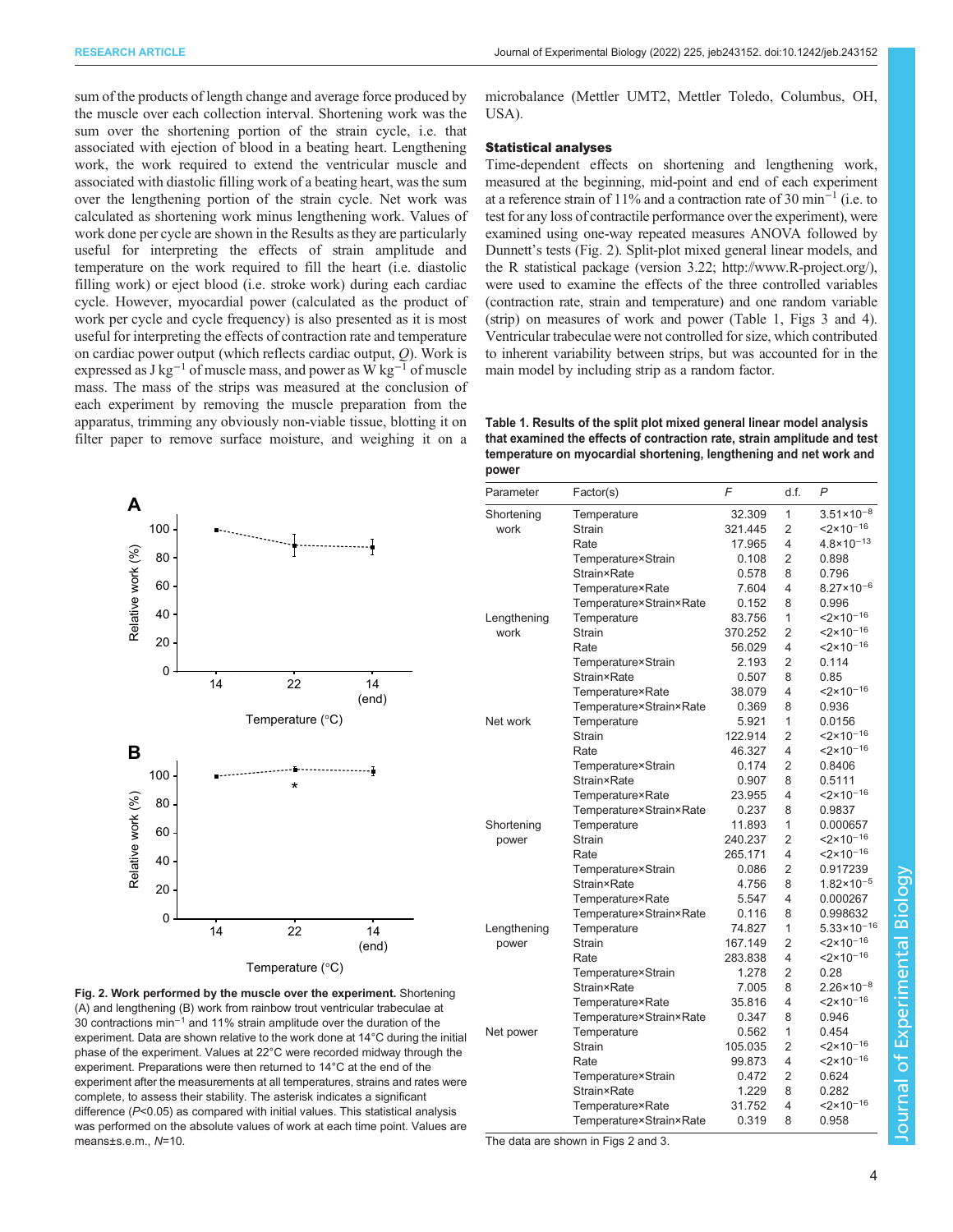<span id="page-4-0"></span>Values of lengthening work done per unit strain amplitude at each temperature ([Table 2,](#page-5-0) [Fig. 5\)](#page-7-0) were analysed using a two-way repeated measures ANOVA (with controlled variables contraction rate and strain). This was followed by one-way repeated measures ANOVA and Tukey's HSD tests. Differences in the relationship between lengthening work and strain rate at the three different strain amplitudes (8%, 11%, 14%; [Fig. 7](#page-8-0)) were examined at each temperature (14 and 22°C) using linear regression analysis. This included testing whether the intercepts and slopes of the lines were significantly different at all temperatures. The duration of lengthening per cycle, as affected by temperature and contraction rate [\(Fig. 6](#page-7-0)), was examined using a one-way repeated measures ANOVA, followed by:  $(1)$  paired *t*-tests between

temperatures; and (2) one-way ANOVA followed by Tukey's HSD tests between contraction rates. Finally, specific (a priori) comparisons were made of lengthening work and shortening power measured at 14°C at 60 contractions min−<sup>1</sup> and 8% strain (in vivo conditions), as compared with two particular strain/ contraction rate combinations at 22°C, using repeated measures ANOVAs followed by Holm–Šidák tests ([Table 3\)](#page-7-0). These strain/ rate combinations reflected possible in vivo conditions at warmer temperatures. The ANOVA, Tukey's HSD tests and t-tests were performed using Prism 8 (GraphPad Software, San Diego, CA, USA).  $P<0.05$  was used as the level of statistical significance in all analyses, and all values in the text, tables and figures are means±s.e.m.



Fig. 3. Effects of contraction rate, strain amplitude and temperature on myocardial work. Shortening (A,B), lengthening (C,D) and net (E,F) work done per cycle by rainbow trout ventricular trabeculae at different contraction rates and strain amplitudes (8%, 11% and 14%) at 14°C (left) and 22°C (right). There were significant strain and contraction rate effects as summarized in [Table 1](#page-3-0). Values are means±s.e.m., N=10.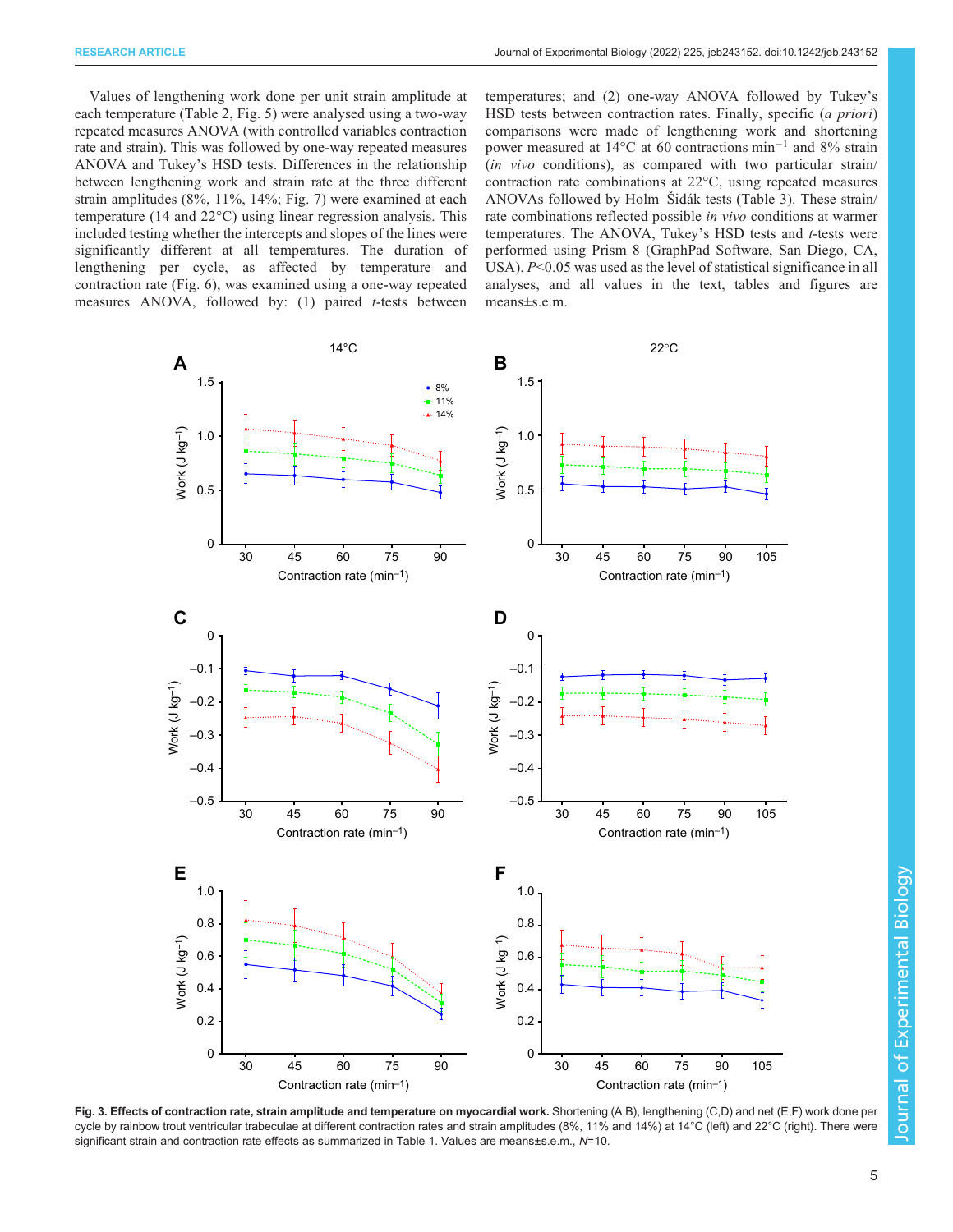|                |        | Lengthening work (J kg <sup>-1</sup> % strain <sup>-1</sup> cycle <sup>-1</sup> ) |                                      |                                    |                                   |                                     |                                   |
|----------------|--------|-----------------------------------------------------------------------------------|--------------------------------------|------------------------------------|-----------------------------------|-------------------------------------|-----------------------------------|
| Temperature    | Strain | $30 \text{ min}^{-1}$                                                             | $45 \text{ min}^{-1}$                | $60 \text{ min}^{-1}$              | $75 \text{ min}^{-1}$             | $90 \text{ min}^{-1}$               | $105 \text{ min}^{-1}$            |
| $14^{\circ}$ C | 8%     | $-0.0131 \pm 0.001$ <sup>aA</sup>                                                 | $-0.0152 \pm 0.002$ <sup>abcAB</sup> | $-0.0151+0.002bA$                  | $-0.0200 + 0.002$ <sup>cdA</sup>  | $-0.0296\pm0.005$ <sup>dA</sup>     |                                   |
|                | 11%    | $-0.0149 \pm 0.002$ <sup>aB</sup>                                                 | $-0.0154\pm0.002$ <sup>aA</sup>      | $-0.0168 + 0.002$ <sup>bB</sup>    | $-0.0211 + 0.002$ <sup>cB</sup>   | $-0.0297 + 0.003$ <sup>dA</sup>     |                                   |
|                | 14%    | $-0.0177 \pm 0.002$ <sup>abcB</sup>                                               | $-0.0174 + 0.002$ <sup>aB</sup>      | $-0.0189 + 0.002$ <sub>pc</sub>    | $-0.0231 + 0.002$ <sup>cC</sup>   | $-0.0288 + 0.003$ <sup>dA</sup>     |                                   |
| $22^{\circ}$ C | 8%     | $-0.0154\pm0.001$ <sup>abcdAB</sup>                                               | $-0.0148 \pm 0.002$ abcdA            | $-0.0146 \pm 0.002$ <sup>acA</sup> | $-0.0150\pm0.002$ <sub>bcA</sub>  | $-0.0166 \pm 0.002$ <sup>cdAB</sup> | $-0.0161\pm0.002$ <sup>dA</sup>   |
|                | 11%    | $-0.0158 \pm 0.002$ <sup>abcA</sup>                                               | $-0.0157 \pm 0.002$ <sup>aA</sup>    | $-0.0159 \pm 0.002$ <sup>aB</sup>  | $-0.0162 \pm 0.002$ <sup>bB</sup> | $-0.0168 \pm 0.002$ <sup>cA</sup>   | $-0.0175 \pm 0.002$ <sup>dB</sup> |
|                | 14%    | $-0.0173 + 0.002$ <sup>abcdB</sup>                                                | $-0.0172 + 0.002$ <sup>aB</sup>      | $-0.0176 + 0.002$ <sup>bC</sup>    | $-0.0180 + 0.002$ <sup>cC</sup>   | $-0.0186 \pm 0.002$ <sup>dB</sup>   | $-0.0193 \pm 0.002$ <sup>eC</sup> |

# <span id="page-5-0"></span>Table 2. Lengthening work per unit strain amplitude per cycle from rainbow trout ventricular trabeculae at different contraction rates and strain amplitudes at 14 and 22°C

Values obtained at the indicated contraction rates are means±s.e.m., N=10. Within a strain, values without a lowercase letter in common are significantly different  $(P< 0.05)$ . Within a contraction rate/temperature combination, values without a capital letter in common are significantly different between strains.

## RESULTS

The shortening work performed by myocardial strips (at a reference strain of 11% and 30 contractions min−<sup>1</sup> ) at 14°C at the end of the experiment was not significantly different from the work measured at 22°C mid-way through the experiment, or at 14°C at the beginning of the experiment ([Fig. 2A](#page-3-0)). Lengthening work was also not significantly different between the start and end measurements at 14 $\degree$ C, and was only about 4% higher (P<0.05) at 22 $\degree$ C [\(Fig. 2](#page-3-0)B). The preparations, were thus, very stable over the course of an experiment.

# Effects of strain on work and power

At both temperatures, changes in shortening work done per cycle, and changes in shortening power, were positively but less than proportionally related to changes in strain amplitude ([Table 1](#page-3-0)); shortening work and power were about 33% greater at 11% versus 8% strain, and about 63% greater at 14% versus 8% strain [\(Figs 3A](#page-4-0),B and [4](#page-6-0)A,B). Lengthening work and power also increased with strain amplitude ([Table 1](#page-3-0)). However, the increase was proportionally greater than the increase in strain amplitude [\(Figs 3](#page-4-0)C,D and [4C](#page-6-0),D). For example: at 14°C, lengthening work and power were about 150% greater at 14% versus 8% strain at a contraction rate of 30 min<sup>-1</sup> and about 100% greater at 90 min<sup>-1</sup>; and at 22°C, lengthening work and power were about 100% greater at 14% versus 8% strain across all contraction rates. This disproportionate increase in lengthening work was further examined by plotting work per unit of strain amplitude ([Fig. 5,](#page-7-0) Table 2), where more negative values indicate more work was required for a given amount of lengthening. Clearly, there was a significant increase in the amount of work required to lengthen the myocardium per unit strain at larger strain amplitudes. Net work and power also had a positive relationship with strain amplitude [\(Figs 3](#page-4-0)E,F and [4E](#page-6-0),F, [Table 1](#page-3-0)), but the magnitude of the increase was noticeably less at higher contraction rates at 14°C. This reflected the high levels of lengthening work under these conditions, particularly at high strain.

# Effects of contraction rate on work and power

Shortening work done per cycle declined slightly with increased contraction rate at all strain amplitudes, although the extent of the decline was marginally greater at 14 versus 22°C, particularly at higher contraction rates ([Fig. 3A](#page-4-0),B, [Table 1\)](#page-3-0). At 14°C, these changes in work per cycle resulted in an increase in shortening power that was approximately proportional to contraction rate up to ~75 min<sup>-1</sup>, but then approached a plateau at 90 min<sup>-1</sup> ([Fig. 4A](#page-6-0)), whereas at 22°C, power continued to increase in approximate proportion to contraction rate up to 105 min−<sup>1</sup> ([Fig. 4](#page-6-0)B). Conversely, while there was almost no change in lengthening work per cycle as contraction rate increased at 22°C, a large

increase in lengthening work was observed in muscle working at 14°C (∼5% versus 60%, respectively; [Fig. 3](#page-4-0)C,D, [Table 1](#page-3-0)). This is highlighted by the approximately 2-fold increase in lengthening work per unit strain with increasing contraction rate at 14°C, but almost no change at 22°C ([Fig. 5](#page-7-0), Table 2). Lengthening power also increased with contraction rate ([Table 1](#page-3-0), [Fig. 4C](#page-6-0),D), but the extent of the increase was greater than the increase in contraction rate, and highly dependent on temperature. For example, at 14°C, lengthening power increased about 6-fold over the 3-fold range of contraction rates (30 to 90 min−<sup>1</sup> ), while at 22°C, it increased less than 4-fold.

In combination, these changes in shortening and lengthening work lead to a decrease in net work with increased contraction rate, with the decline considerably greater in muscle working at 14 versus  $22^{\circ}$ C ([Fig. 3](#page-4-0)E, F, [Table 1](#page-3-0)). As a result, net power at  $14^{\circ}$ C initially increased with contraction rate, but then attained a maximum at  $\sim$ 75 min<sup>-1</sup> and subsequently declined. In contrast, net power at 22°C continued to increase with contraction rate, with little evidence of it approaching a maximum [\(Fig. 4](#page-6-0)E,F).

# Lengthening rate, duration and work

In a beating heart, the period of muscle shortening is determined largely by the duration of the cardiac twitch, with diastolic lengthening comprising the remainder of the cycle  $-$  a situation that we mimicked in the present study [\(Fig. 1](#page-2-0)). This period of lengthening, and in turn the rate of lengthening, is thus constrained by both the duration of the twitch and  $f_H$  (which sets the total period of time available for shortening and lengthening). Therefore, we examined how contraction rate  $(f_H)$  affected the time available for muscle lengthening (equivalent to the duration of diastolic filling) [\(Fig. 6](#page-7-0)), and assessed the combined effects of strain amplitude and contraction rate on the rate of muscle lengthening (strain rate) and lengthening work [\(Fig. 7\)](#page-8-0). The time available for muscle lengthening, expressed either as a percentage of the total cardiac cycle or as time (in ms), decreased as contraction rate increased [\(Fig. 6\)](#page-7-0). Of note, at 14°C, the lengthening period became extremely brief at high contraction rates, only several per cent of the entire cycle and a few milliseconds in duration, while at 22°C, the lengthening period was significantly longer than that at 14°C and remained a substantial portion of the entire cycle.

As a result of the decreased time available for lengthening with increased contraction rates, the rate of muscle lengthening (i.e. lengthening strain rate) also increased with contraction rate and strain amplitude because the muscle was lengthened a greater amount in the same period of time ([Fig. 7](#page-8-0)). Conspicuously, the lengthening (strain) rates at 14°C (0.1–1% ms−<sup>1</sup> ) were about 10-fold greater than at  $22^{\circ}$ C (0.01–0.1% ms<sup>-1</sup>) (compare x-axes in [Fig. 7](#page-8-0)A,B). This resulted in the effect of strain rate on lengthening work being decidedly (and significantly) negative at 14°C at all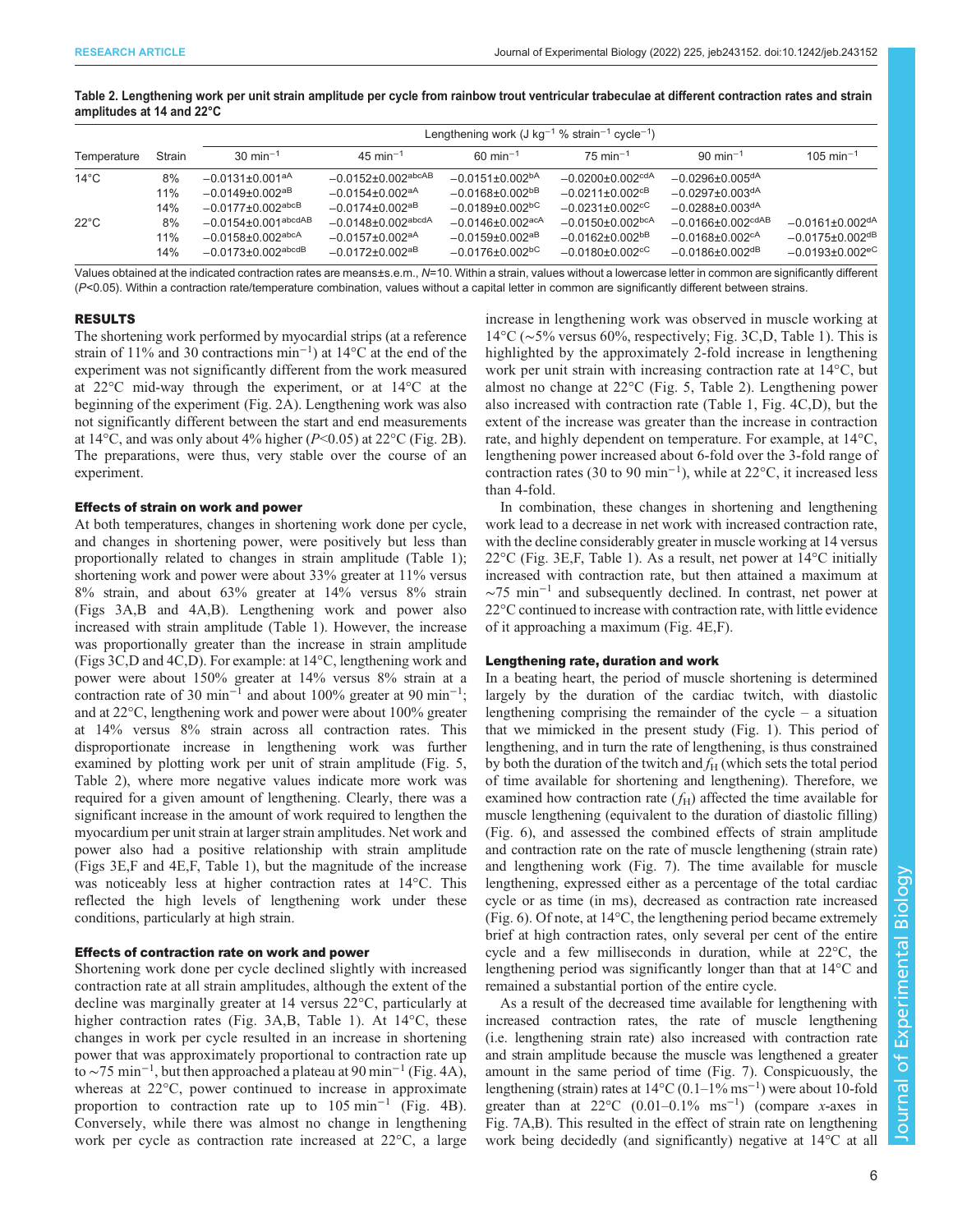<span id="page-6-0"></span>

Fig. 4. Effects of contraction rate, strain amplitude and temperature on myocardial power. Shortening (A,B), lengthening (C,D) and net (E,F) power from rainbow trout ventricular trabeculae at different contraction rates and strain amplitudes (8%, 11% and 14%) at 14°C (left) and 22°C (right). There were significant strain and contraction rate effects as summarized in [Table 1](#page-3-0). Values are means±s.e.m., N=10.

strain values (i.e. lengthening work approximately doubled). In contrast, when the muscle was working at 22°C, the relatively low rates of lengthening, and the relatively small increase in strain rate that occurred as contraction rate increased from 30 to 105 min−<sup>1</sup> , resulted in no effect of contraction rate on lengthening work.

# **DISCUSSION**

Fish increase  $f<sub>H</sub>$  almost exclusively when exposed to acute increases in temperature, while  $V<sub>S</sub>$  remains unchanged, even to the point of fatigue, regardless of whether the fish is resting or swimming [\(Farrell, 2009; Gollock et al., 2006](#page-11-0); [Joaquim et al., 2004; Leeuwis](#page-11-0) [et al., 2019; Motyka et al., 2017](#page-11-0); [Steinhausen et al., 2008](#page-11-0)). In support of this observation, we report that while the increase in shortening power for a given relative increase in  $f_H$  at 22 $\rm{°C}$  is only slightly greater than for the same relative increase in  $V<sub>S</sub>$ , the relationships between strain,  $V_{\rm S}$ ,  $f_{\rm H}$ ,  $Q$  and myocardial power suggest that increases in strain alone would likely be inadequate to increase myocardial power and  $Q$ , while changes in  $f<sub>H</sub>$  would. Further, at the warmer temperature (22°C), we found that the increase in work required to lengthen the myocardium (diastolic filling) was considerably greater when increasing  $V<sub>S</sub>$  (strain) versus  $f_H$ . Thus, from a mechanical perspective, it would appear that increasing  $f_H$  is a preferable strategy over increasing  $V_S$  at warm temperatures. In contrast, at cooler temperatures, even though the myocardium itself has the capacity to increase power until high rates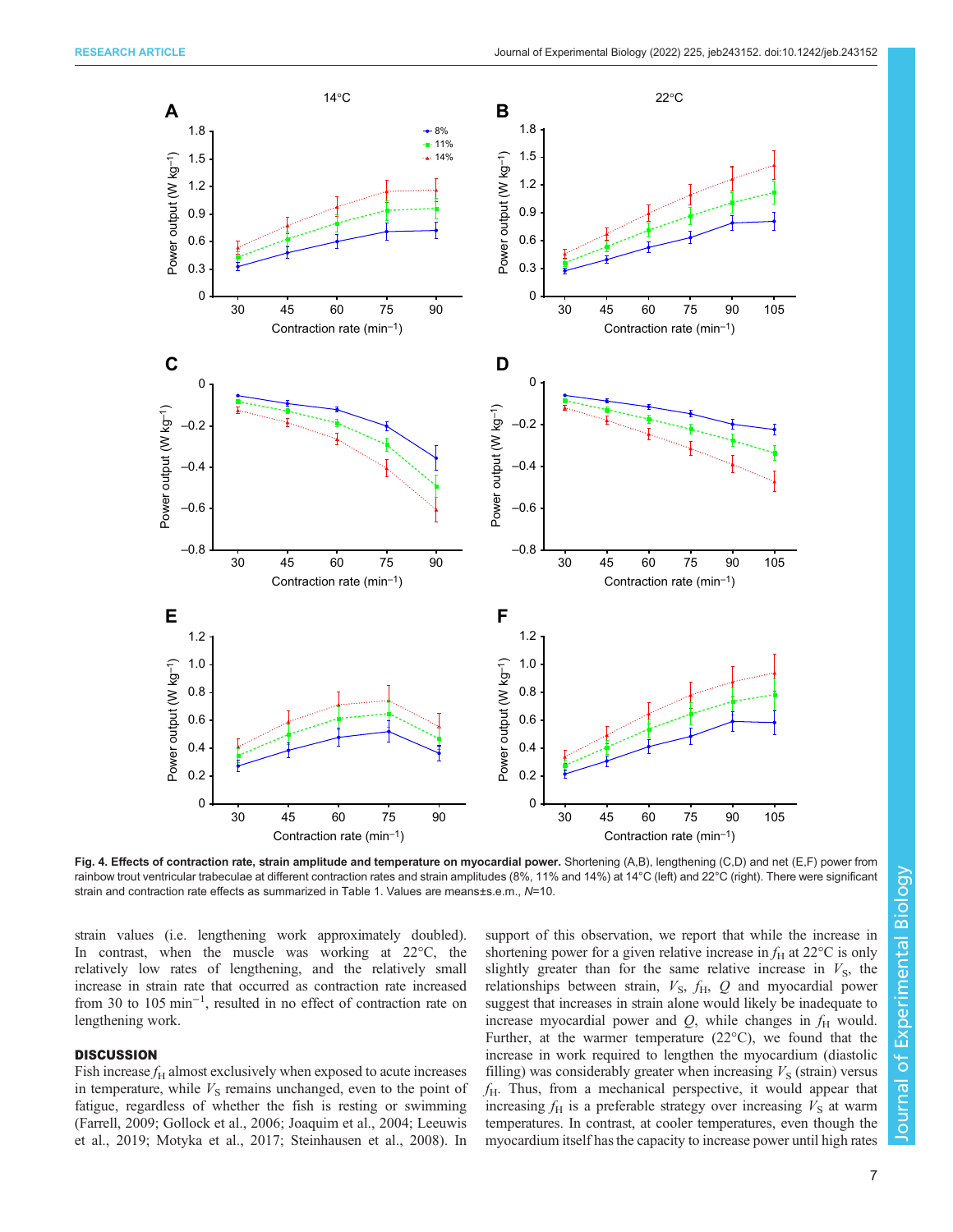| Temperature (°C) | Test condition                                 | Lengthening work $(J \text{ kg}^{-1} \text{ beat}^{-1})$ | Shortening power (W $kg^{-1}$ ) |
|------------------|------------------------------------------------|----------------------------------------------------------|---------------------------------|
| -14              | 60 min <sup><math>-1</math></sup> . 8% strain  | $-0.120 \pm 0.013$                                       | $0.601 \pm 0.073$               |
| 22               | 105 min <sup><math>-1</math></sup> , 8% strain | $-0.128 \pm 0.014$                                       | $0.810\pm0.095*$                |
| 22               | 60 min <sup><math>-1</math></sup> . 12% strain | $-0.199\pm0.022$ * <sup>+</sup>                          | $0.774 \pm 0.080$ *             |

<span id="page-7-0"></span>Table 3. Comparison of the effects of contraction rate and strain amplitude on lengthening work and shortening power generated by trout myocardial strips

Strips performed at a contraction rate of 60 min<sup>-1</sup> and 8% strain at 14°C (resting cardiac function at this temperature), and at 22°C under two specific conditions: contraction rate of 105 min<sup>-1</sup> and 8% strain, representing normal cardiac function at 22°C; and contraction rate of 60 min<sup>-1</sup> and 12% strain, representing cardiac function at 22°C when heart rate is prevented from increasing. The value for 12% strain (which we calculate is the strain at maximum stroke volume in rainbow trout; see Materials and Methods) was interpolated from the 11% and 14% values at this temperature. \*Significant difference between values at 22°C and 14°C. ‡ Significant difference between values at 105 min−<sup>1</sup> and 8% strain versus 60 min−<sup>1</sup> and 12% strain at 22°C. Significant (P<0.05) differences were identified using repeated measures ANOVA and Holm–Šidák post hoc tests. Values are means±s.e.m., N=10.

**A**

of contraction are attained, the time available for cardiac filling/ muscle lengthening quickly becomes limiting as  $f<sub>H</sub>$  rises, and so diastolic filling time and increased lengthening work greatly impair the ability of the working heart to increase  $f_H$ . Thus,  $V_S$  can, and does, increase to promote increased  $Q$  when  $f_H$  remains low at cooler environmental/test temperatures [\(Steinhausen et al., 2008\)](#page-11-0) or during warming with pharmacological blockade ([Keen and Gamperl,](#page-11-0) [2012](#page-11-0)). While these results are based on measures from spongy trabecular muscle, and thus the effects of specific combinations of contraction rate and strain cannot necessarily be conferred to the compact layer, the twitch kinetics of the two layers differ by only about 10% ([Roberts et al., 2021\)](#page-11-0). This suggests that the same patterns of effect should occur in both layers, and broader

conclusions regarding the impact of  $f_H$  versus  $V_S$  will apply to the whole heart regardless of tissue type.

# Strain, contraction rate, myocardial power and cardiac output

When the vectors of muscle force and length change are parallel, as they are in the experimental apparatus/conditions used in this study, work done by or on muscle is the product of force and the change in length (strain). Thus, as a first approximation, work output should





Fig. 5. Temperature-dependent effects on lengthening work. Lengthening work per unit strain amplitude per cycle from rainbow trout ventricular trabeculae at different contraction rates and strain amplitudes (8%, 11% and 14%) at 14°C (A) and 22°C (B). There were significant strain and contraction rate effects, summarized in [Table 2.](#page-5-0) Values are means±s.e.m., N=10.

Fig. 6. Duration of the strain cycle attributed to lengthening. Data are expressed as a percentage of the whole cycle (A) and in milliseconds (B) at different contraction rates and two different temperatures (14 and 22°C) for rainbow trout ventricular trabeculae. Within a temperature, symbols without a letter in common are significantly different (P<0.05). Asterisks indicate significant differences between temperatures at a specific contraction rate. Values are means±s.e.m., N=10.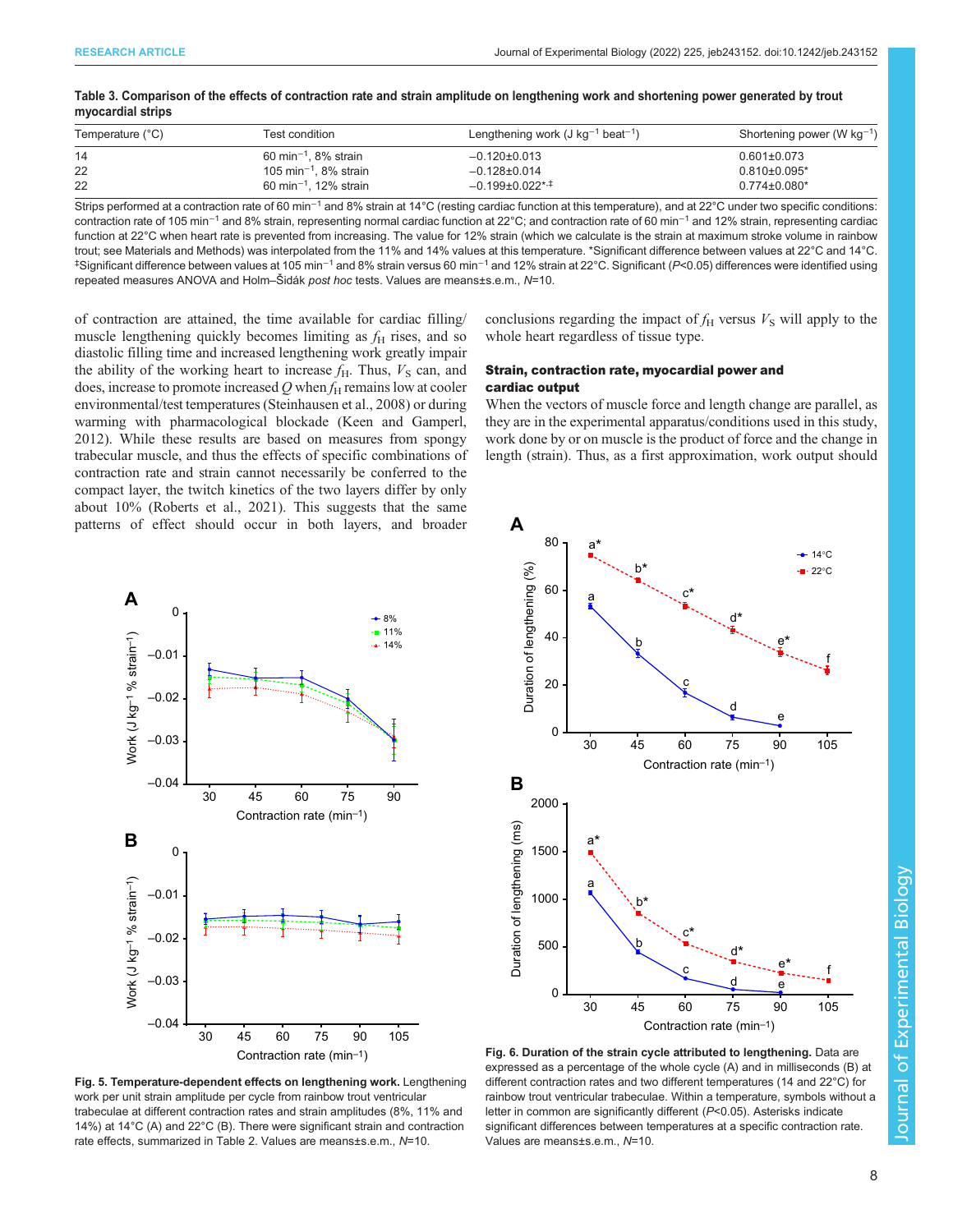<span id="page-8-0"></span>

Fig. 7. Effects of lengthening strain rate on lengthening work of rainbow trout ventricular trabeculae. Strips were tested at different contraction rates and strain amplitudes (8%, 11% and 14%) at 14°C (A) and 22°C (B). Note the order of magnitude difference between the strain rate axes at the two temperatures. The equations are linear regressions based on the individual data points. In A, all the slopes are significant (P<0.01), and while the intercepts of the lines are significantly different between strains, the slopes are not different. In B, none of the regressions have significant slopes, but the intercepts are significantly different. Values are means±s.e.m. of data pooled at each contraction rate, N=10.

be directly proportional to strain amplitude, and deviations from proportionality suggest additional impacts on the force produced by the muscle. This has important implications for the effectiveness of altering work or power through changes in strain amplitude (i.e.  $V_s$ ). Changes in shortening work and power were somewhat less than proportional to changes in strain amplitude (e.g. ∼33% increase in work with a 38% increase in strain from 8% to 11%, and ∼63% increase in work with a 75% increase in strain from 8% to 14%), such that changes in work or power averaged only about 86% of changes in strain ([Figs 3A](#page-4-0),B, [4A](#page-6-0),B). This indicates that force was depressed by increased strain amplitude, and resulted in less work done than anticipated from the increase in strain. This is a common observation, as increased strain results in increased velocity of shortening, which eventually limits work output ([Altringham and](#page-10-0) [Johnston, 1990](#page-10-0); [Johnson and Johnston, 1991](#page-11-0); [Syme and Stevens,](#page-11-0) [1989](#page-11-0)). As a consequence, changes in stroke work in a working heart (i.e. pressure–volume work) during each cardiac cycle would be proportionally less than the increase in strain amplitude (i.e. those associated with changes in  $V<sub>S</sub>$ ).

Alternatively,  $f<sub>H</sub>$  could be increased to meet the fish's demands for Q and oxygen delivery. Effects of contraction rate  $(f_H)$  on Q are best considered by assessing power output (i.e. shortening power). At 14°C, shortening power first increased, but then approached or attained a plateau at higher rates of contraction ([Fig. 4A](#page-6-0)), whereas at 22°C, power increased approximately in proportion to contraction rate up to the highest rates measured, and changes in power averaged about 93% of the change in contraction rate ([Fig. 4B](#page-6-0)). This is somewhat higher than the gain in power attained by increasing strain noted above, suggesting that increasing  $f_H$  might be more effective than increasing strain  $(V<sub>S</sub>)$  to enhance myocardial power output when faced with higher temperatures.

In terms of implications for increasing  $Q$ , the myocardium must increase power output to at least the same extent as the increase in Q, otherwise stroke work and systemic pressure will be compromised.  $Q$  is directly proportional to  $f_H$ , as was myocardial shortening power output for the most part in these experiments [\(Fig. 4](#page-6-0)). Thus, increasing  $f_H$  as a means to increase Q would provide a good match between the power required to pump blood throughout the fish's circulation and that generated by the myocardium, particularly at 22 $\degree$ C, where power was approximately proportional to  $f_H$  even at maximal  $f_{\rm H}$ . In contrast, relationships between myocardial strain and  $V<sub>S</sub>$  (and thus  $Q$ ) are not linear and dependent on heart volume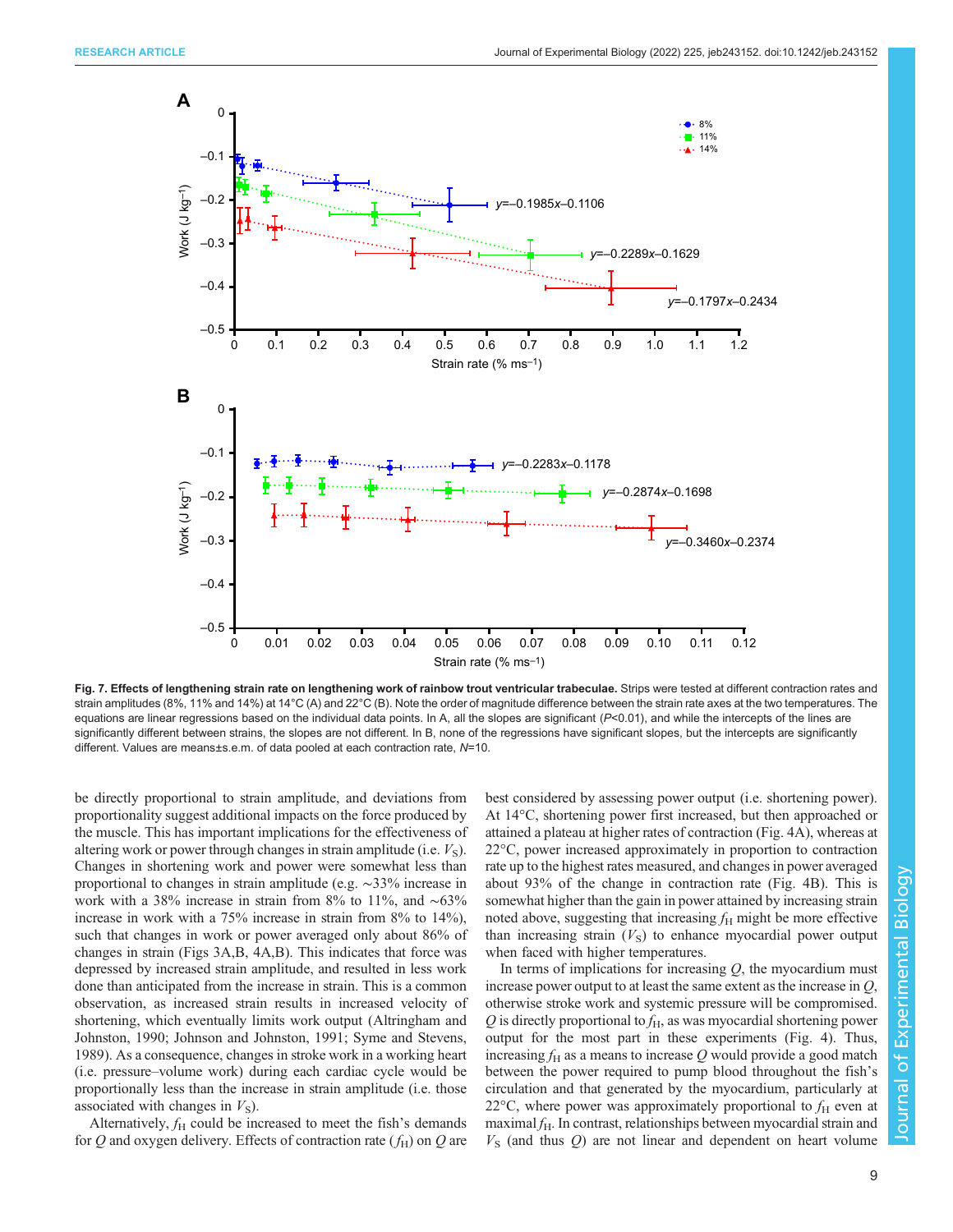(reviewed by [Bijnens et al., 2012\)](#page-10-0). Based on the approach of [Syme](#page-11-0) [et al. \(2013\),](#page-11-0) [Carnevale \(2019\)](#page-10-0) measured myocardial strain in steelhead trout at rest (8% at a  $V<sub>S</sub>$  of 0.4 ml kg<sup>-1</sup>) and estimated strain at maximal Q (12% at a  $\bar{V}_\text{S}$  of 1.3 ml kg<sup>-1</sup>). Using these metrics, a 1.5-fold increase in strain would result in a 3.3-fold increase in  $V<sub>S</sub>$  (from 0.4 to 1.3 ml kg<sup>-1</sup>), and thus even if myocardial power was proportional to strain, the increase in power would be substantially less than the increase in  $V<sub>S</sub>$  (and Q). However, myocardial power was found to be less than proportional to changes in strain in this study, which would further exacerbate this disparity. Hence, the myocardium would clearly be challenged to generate enough power if strain (i.e.  $V<sub>S</sub>$ ) was the sole mechanism available to increase  $Q$ ; inotropy or other aspects of cardiac function would need to change as well. Thus, based on our analysis of muscle mechanics, increases in strain amplitude would appear to be less effective than tachycardia at increasing power output and Q at warm temperatures.

The work required to fill the ventricle (lengthen the ventricular myocardium) must also be considered in assessing the effects of temperature on  $f_{\rm H}$  versus  $V_{\rm S}$ . Lengthening work and power increased considerably more than the change in strain amplitude (i.e. 100–150% increase in work with a 38–75% increase in strain) [\(Figs 3](#page-4-0)C,D, [4](#page-6-0)C,D and [5,](#page-7-0) [Table 2](#page-5-0)), and this indicates that there is enhanced resistance to muscle lengthening with increased strain. This is likely a result of increased rates of stretch at higher strain amplitudes [\(Fig. 7](#page-8-0)), which result in increased resistance to stretch through viscous resistance ([Syme, 1990\)](#page-11-0), and through residual cross-bridge activity ( particularly if the myocardium is not fully relaxed at the onset of lengthening) [\(Katz, 1939](#page-11-0)). Of relevance to in vivo cardiac function, diastolic filling (lengthening) work would be predicted to rise disproportionally to the increase in muscle strain amplitude, and hence  $V<sub>S</sub>$ . In contrast, lengthening power was simply proportional to contraction rate at 22°C [\(Fig. 4](#page-6-0)D), as evident by the lack of a change in lengthening work per cycle as the myocardium was paced at higher rates ([Fig. 3D](#page-4-0)), and was much less than the considerable (and disproportionate) increase that occurred when increasing strain. This is likely the result of contraction rate having a very small effect on rates of lengthening at warm temperatures [\(Fig. 7B](#page-8-0)), and the fact that there was considerable time available for diastolic filling/lengthening regardless of contraction rate when warm [\(Fig. 1B](#page-2-0), [Fig. 6](#page-7-0)), while the effects of strain are always directly proportional regardless of temperature. Hence, changes in  $f<sub>H</sub>$  at warm temperatures have only limited effects on lengthening work, while the impact of strain is large ([Fig. 3](#page-4-0)D). Thus, again, increased strain (and thus  $V<sub>S</sub>$ ) appears to be disadvantageous as a mechanism to increase Q from the perspective of diastolic filling work.

To further test the prediction that increasing  $f_H$  might be more advantageous with regard to myocardial performance than increasing strain (i.e.  $V<sub>S</sub>$ ) when temperature is increased, we compared: (1) measures of myocardial shortening power and lengthening work under conditions estimated to mimic what occurs in vivo in trout at rest at 14°C (8% strain and  $f_H$  of 60 beats min<sup>-1</sup>) with (2) measures when temperature is increased from 14 to 22<sup>o</sup>C (i.e.  $f_H$  increasing from 60 to 105 beats min<sup>-1</sup> while strain remains unchanged at 8%) [\(Keen and Gamperl, 2012; Motyka et al., 2017](#page-11-0)); and with (3) what would occur under conditions where  $V<sub>S</sub>$  increases to its maximum (1.3 ml kg<sup>-1</sup>, 12% strain amplitude) but  $f_H$  remains unchanged at 60 beats min<sup>-1</sup> [similar to what occurs when fish are exercised at cool temperatures [\(Steinhausen et al., 2008\)](#page-11-0), or when  $f_H$ is pharmacologically prevented from increasing when temperature is raised [\(Keen and Gamperl, 2012\)](#page-11-0)]. There was a significant, and similar, increase in shortening power (which would support increased Q) upon warming to 22°C when increasing either contraction rate or strain amplitude [\(Table 3](#page-7-0)). In contrast, while there was no significant change in lengthening work on warming to  $22^{\circ}$ C when  $f_H$  was increased and strain remained constant, there was a substantial and significant (∼65%) increase in lengthening work when strain was increased and  $f<sub>H</sub>$  remained low ([Table 3\)](#page-7-0). This supports the conclusion that increased  $f<sub>H</sub>$  may be preferable, mechanically, to promote diastolic filling of the heart and support increased Q at warmer temperatures. However, we note that the specific values of strain employed in this comparison were estimates based on the assumption that the heart is a sphere, and thus may not be completely accurate. Because lengthening work is quite sensitive to strain (see [Fig. 3](#page-4-0)C,D), it would be important to confirm these assumptions with empirical measures of relationships between changes in stroke volume and strain in trout hearts before we can be confident in this particular comparison.

Other factors may also contribute to the observed relationships between temperature,  $f_H$  and  $V_S$ . Increased  $f_H$  with temperature has been suggested to be an obligatory response, and likely associated with the effects of temperature on the cardiac pacemaker (e.g. [Steinhausen et al., 2008](#page-11-0)). The increase in  $f<sub>H</sub>$ , and resultant increase in  $Q$ , may actually preclude the need for increased  $V<sub>S</sub>$  if the increase in  $Q$  is adequate to satisfy metabolic needs. In fact, this would be the anticipated outcome if  $f_H$  and metabolic rate exhibit a similar  $Q_{10}$ . Hence, the lack of an increase in  $V<sub>S</sub>$  with temperature may simply reflect the lack of need for any compensation in addition to that achieved by increased  $f_H$ . Alternatively, the lack of an increase in  $V<sub>S</sub>$  with temperature could also have a basis in changes in plasma pH, potassium and  $P_{\text{O}_2}$  with warming that limit inotropy, and thus the capacity to elevate  $V<sub>S</sub>$  [see [Steinhausen et al. \(2008\)](#page-11-0) for a discussion]. However, when Sockeye salmon are exercised at 15°C,  $f_H$  increases by only about ∼20%, while  $V_S$  increases by  $~\sim$ 80% [\(Steinhausen et al., 2008](#page-11-0)), and in steelhead trout, when  $f_H$  is pharmacologically blocked from increasing,  $V<sub>S</sub>$  increases with temperature to the extent that  $Q$  matches what occurs when  $f_H$  is allowed to increase [\(Keen and Gamperl, 2012\)](#page-11-0). These observations suggest that  $V<sub>S</sub>$  can increase, and thus there must be additional physiological constraints and/or mechanistic explanations as to why increases in  $f_H$  versus  $V_S$  are used (favoured) when fish are exposed to various abiotic and/or biotic challenges. Neural and humoral influences (e.g. the release of catecholamines and the stimulation of cardiac β-adrenoreceptors) on the heart would also impact relationships between temperature and the ability of the heart to increase Q via  $f_H$  versus  $V_S$ . Their effects would ultimately be to modify the same mechanical mechanisms discussed here, including the availability of power for cardiac ejection, the work associated with diastolic filling, and the time available for diastolic filling as described below. In fact, [Ask et al. \(1981\)](#page-10-0) showed that adrenergic stimulation is particularly relevant with regards to adjusting trout cardiac performance at lower temperatures, and [Keen et al. \(1993\)](#page-11-0) showed that *in situ* hearts from trout acclimated to  $8^{\circ}$ C were approximately 10-fold more sensitive to adrenaline than were hearts from fish acclimated to 18°C. If a similar temperature-dependent effect is observed in fish acutely exposed to increased temperature (e.g. over several hours), this decrease in inotropic support could also partially explain why  $V<sub>S</sub>$  does not increase in vivo when fish are exposed to rising temperatures.

# Duration of diastole

The duration of the cardiac twitch is dependent on  $f_H$  (e.g. [Shiels and](#page-11-0) [Farrell, 1997](#page-11-0)), but did not decrease in direct proportion to the increase in  $f<sub>H</sub>$  [\(Fig. 1\)](#page-2-0). Thus, the duration of the cardiac cycle that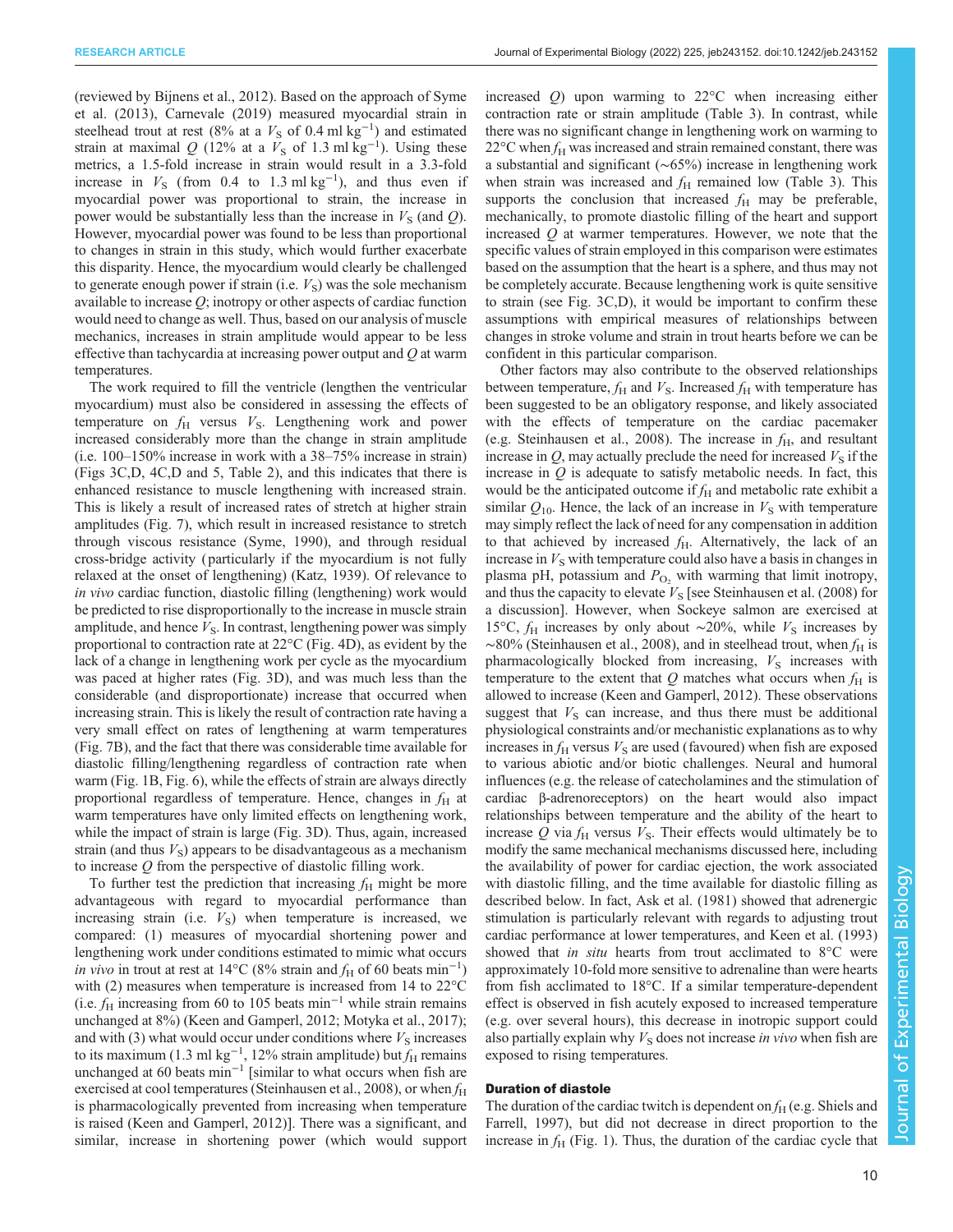<span id="page-10-0"></span>comprised shortening became an increasingly larger fraction of the cycle period, while the duration of lengthening decreased [\(Figs 1](#page-2-0) and [6\)](#page-7-0). As a consequence, at 14°C, where the duration of the twitch was relatively long, there was very little time available for lengthening at higher  $f_H$  ([Figs 1](#page-2-0) and [6\)](#page-7-0). In fact, at higher  $f_H$ , the time available for lengthening was unrealistically brief for a functioning heart, and this suggests that there is a constraint on the ability of the trout heart to function at cool temperatures and high  $f_H$ . However, at 22°C, the duration of the cardiac twitch was much briefer than that at 14°C [\(Fig. 1](#page-2-0)). Thus, the duration of the cardiac cycle that comprised shortening was relatively brief, and this provided a longer time frame for muscle lengthening ([Figs 1](#page-2-0) and [6\)](#page-7-0), even at the highest contraction rates the heart could sustain. This very short period of time available for lengthening at the cooler temperature (14°C) also had the effect of imposing very high rates of muscle lengthening, as compared with those at 22°C ([Fig. 7\)](#page-8-0), to the extent that there was no effect of  $f_H$  on lengthening work at 22 $\degree$ C, but a very large effect at  $14^{\circ}$ C [\(Fig. 3\)](#page-4-0). As a result, when warm, there is considerable scope to increase  $f_H$  up to the maximum that the myocardium can sustain, with little impact on lengthening work or diastolic filling time. In contrast, when the fish is at cooler temperatures, one might expect that the limited time available for cardiac filling, and the resultant high amounts of work required to lengthen the myocardium (fill the ventricle), would greatly limit maximal  $f<sub>H</sub>$ , despite an ability of the myocardium itself to contract at higher rates. Thus, increasing strain  $(V<sub>S</sub>)$  might be an alternative to elevating  $f<sub>H</sub>$  as a means to increase Q at cooler temperatures (assuming that filling pressures are sufficient to accommodate an increase in end-diastolic volume). This hypothesis is supported by observations that salmon increase  $V<sub>S</sub>$ to a much greater extent than  $f_H$  when exercised at 'cool'/lower temperatures ([Steinhausen et al., 2008\)](#page-11-0), and steelhead trout increase  $V<sub>S</sub>$  with increased temperature when  $f<sub>H</sub>$  is pharmacologically limited to 60 beats min−<sup>1</sup> [\(Keen and Gamperl, 2012](#page-11-0)). Thus, while fish are capable of increasing  $Q$  exclusively through increased  $f_H$  when exposed to an acute temperature increase, they can use increases in  $V<sub>S</sub>$  to elevate Q when  $f<sub>H</sub>$  is constrained at lower temperatures or by pharmacological intervention.

A caveat with the ability of the heart to increase  $V<sub>S</sub>$  as a means to enhance  $\hat{O}$  is that CVP (which is responsible for 2/3 of cardiac filling in fishes; [Farrell and Smith, 2017\)](#page-11-0) would need to increase, or at least remain constant, to support increased  $Q$  as temperature increases. CVP has only been measured in salmonids from 10 to 16°C [\(Sandblom and Axelsson, 2006\)](#page-11-0). Clearly, additional measurements related to the effects of altering  $V<sub>S</sub>$  and  $f<sub>H</sub>$  on cardiac filling are needed before we can fully understand the relationship between changes in temperature and the contributions of  $f_H$  and  $V_S$  to changes in Q. For example, we expect that the slowing of  $f_H$  following zatebradine injection ([Keen and Gamperl, 2012](#page-11-0)) and the concomitant increase in filling time and CVP are critical to the capacity of fish treated with this pharmacological agent to increase  $V<sub>S</sub>$  when exposed to acute increases in temperature. An additional limitation of interpreting the effects of  $f_H$  and  $V_S$  on the work required to extend the myocardium in this study is that, even though the duration of the lengthening trajectory imposed on the myocardial strips was adjusted to reflect changes in the duration of the twitch at different temperatures and contraction rates, it was still a sinusoidal trajectory. Therefore, it would not reflect phasic filling of the heart if it occurred (e.g. venous filling versus active atrial contraction versus visa fronte filling). Rapid phasic filling would likely augment the limitations imposed by increased filling/lengthening work, but active atrial contraction would provide some reprieve from filling limitations, including reduced times required for diastolic filling at

cooler temperatures. We are not aware of any studies that would provide further insight into these questions.

## Perspectives and significance

This study provides novel, and important, mechanistic information that addresses the question of why fish only increase  $f_H$  as a means to elevate Q when faced with acute increases in temperature to their  $CT_{\text{max}}$ . Further, it provides several testable hypotheses about the role of increases in  $V<sub>S</sub>$  versus  $f<sub>H</sub>$  in enabling Q to meet increased  $O_2$  requirements in temperate fish species at cold temperatures, and likely other ectotherms where temperature would have similar impacts on myocardial contractile mechanics. However, additional studies/measurements related to the effects of altering  $V<sub>S</sub>$  and  $f<sub>H</sub>$  on cardiac filling pressure, and on the effects of acute temperature changes on circulating catecholamine levels and cardiac β-adrenergic sensitivity/responsiveness, are needed before we can fully understand the relationship between changes in temperature and how Q is modulated. Such information is critical to improving our understanding of how cardiac function and blood  $O<sub>2</sub>$  transport are potentially constrained in fish exposed to heat waves and/or 'cold shocks'. Both of these environmental perturbations are increasing in frequency and severity with climate change, and can impact fish survival and distribution [\(Szekeres et al., 2016; Johnson et al., 2018](#page-11-0); [Frölicher et al., 2018](#page-11-0); [Cheung and Frölicher, 2020\)](#page-11-0).

### Acknowledgements

We thank Tony Farrell for valuable discussions and input during the conceptualization of this project, and Kathy Clow for assistance with data analysis and graphing. We also thank the two anonymous reviewers for constructive, critical, feedback.

#### Competing interests

The authors declare no competing or financial interests.

#### Author contributions

Conceptualization: A.K.G., D.A.S.; Methodology: A.K.G., A.L.T., D.A.S.; Formal analysis: A.L.T., D.A.S.; Investigation: A.L.T., D.A.S.; Resources: A.K.G.; Writing original draft: A.K.G., A.L.T., D.A.S.; Writing - review & editing: A.K.G., D.A.S.; Supervision: A.K.G., D.A.S.; Project administration: A.K.G.; Funding acquisition: A.K.G, D.A.S.

## Funding

The research was supported by Natural Sciences and Engineering Research Council of Canada (NSERC) Discovery grants to A.K.G. (249926-2011) and D.A.S. (201190-2012), and an NSERC Discovery Accelerator Supplement to A.K.G. (412325-2011). Open Access funding provided by Memorial University of Newfoundland and Labrador. Deposited in PMC for immediate release.

#### References

- Altringham, J. D. and Johnston, I. A. [\(1990\). Scaling effects on muscle function:](https://doi.org/10.1242/jeb.151.1.453) [power output of isolated fish muscle fibres performing oscillatory work.](https://doi.org/10.1242/jeb.151.1.453) J. Exp. Biol. 151[, 453-467. doi:10.1242/jeb.151.1.453](https://doi.org/10.1242/jeb.151.1.453)
- [Andreassen, A. H., Hall, P., Khatibzadeh, P., Jutfelt, F. and Kermen, F.](https://doi.org/10.1101/2020.12.28.424529) (2020, [preprint\). Neural dysfunction at the upper thermal limit in the zebrafish.](https://doi.org/10.1101/2020.12.28.424529) [doi:10.1101/2020.12.28.424529](https://doi.org/10.1101/2020.12.28.424529)
- Ask, J. A., Stene-Larse, G. and Helle, K. B. (1981). Temperature effects on the βadrenoreceptors of the trout atrium. J. Comp. Physiol. 143, 161-168.
- [Bijnens, B., Cikes, M., Butakoff, C., Sitges, M. and Crispi, F.](https://doi.org/10.1159/000335649) (2012). Myocardial [motion and deformation: what does it tell us and how does it relate to function?](https://doi.org/10.1159/000335649) Fetal Diagn. Ther. 32[, 5-16. doi:10.1159/000335649](https://doi.org/10.1159/000335649)
- Brett, J. R. [\(1965\). The relation of size to rate of oxygen consumption and sustained](https://doi.org/10.1139/f65-128) [swimming speed of Sockeye salmon \(](https://doi.org/10.1139/f65-128)Oncorhynchus nerka). J. Fish. Res. Board Can. 22[, 1491-1501. doi:10.1139/f65-128](https://doi.org/10.1139/f65-128)
- Carnevale, C. (2019). The effects of chronic hypoxia and nitric oxide on myocardial contractility in steelhead trout (Oncorhynchus mykiss). MSc Thesis, Memorial University of Newfoundland, St. John's. [https://research.library.mun.ca/14317/1/](https://research.library.mun.ca/14317/1/thesis.pdf) [thesis.pdf.](https://research.library.mun.ca/14317/1/thesis.pdf)
- [Carnevale, C., Syme, D. A. and Gamperl, A. K.](https://doi.org/10.1152/ajpregu.00014.2020) (2021). Effects of hypoxic [acclimation, muscle strain, and contraction frequency on nitric oxide-mediated](https://doi.org/10.1152/ajpregu.00014.2020)